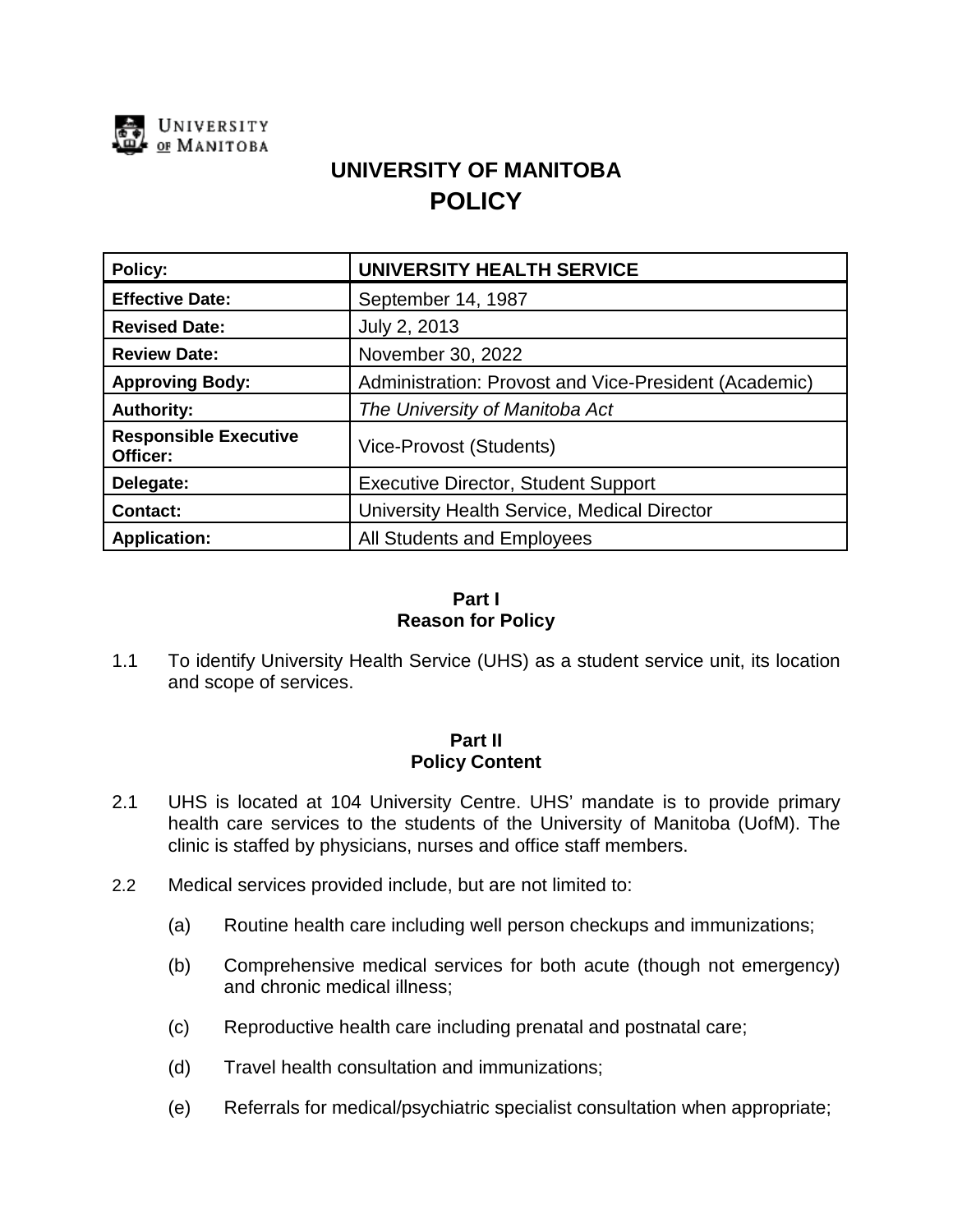- (f) Education regarding lifestyle choices; and
- (g) Health education and promotion in conjunction with Student Affairs units, UMSU, other University faculties and student groups to promote a high standard of personal and community health on campus.
- 2.3 UHS offers services by appointment which may be booked in advance or the same day.
- 2.4 Medical emergencies on campus are best dealt with by calling the University emergency line '555' and security services will arrange for an ambulance.
- 2.5 UHS follows *The Personal Health Information Act* (PHIA) as well as *The Freedom of Information and Protection of Privacy Act* (FIPPA) with respect to confidentiality of all personal and medical information entrusted to the clinic.

# **Part III Accountability**

- 3.1 The Office of Legal Counsel is responsible for advising the Vice-Provost (Students) that a formal review of this Policy is required.
- 3.2 The Executive Director of Student Services is responsible for the interpretation, administration and review of this Policy.
- 3.3 All students and employees are responsible for complying with this Policy.

#### **Part IV Authority to Approve Procedures**

4.1 The Provost and Vice-President (Academic) may approve Procedures, if applicable, which are secondary to and comply with this Policy.

# **Part V Review**

- 5.1 Governing Document reviews shall be conducted every ten (10) years. The next scheduled review date for this Policy is November 30, 2022.
- $5.2$ In the interim, this Policy may be revised or repealed if:
	- $(a)$ the Vice-Provost (Students) or Approving Body deems it necessary or desirable to do so;
	- $(b)$ the Policy is no longer legislatively or statutorily compliant; and/or